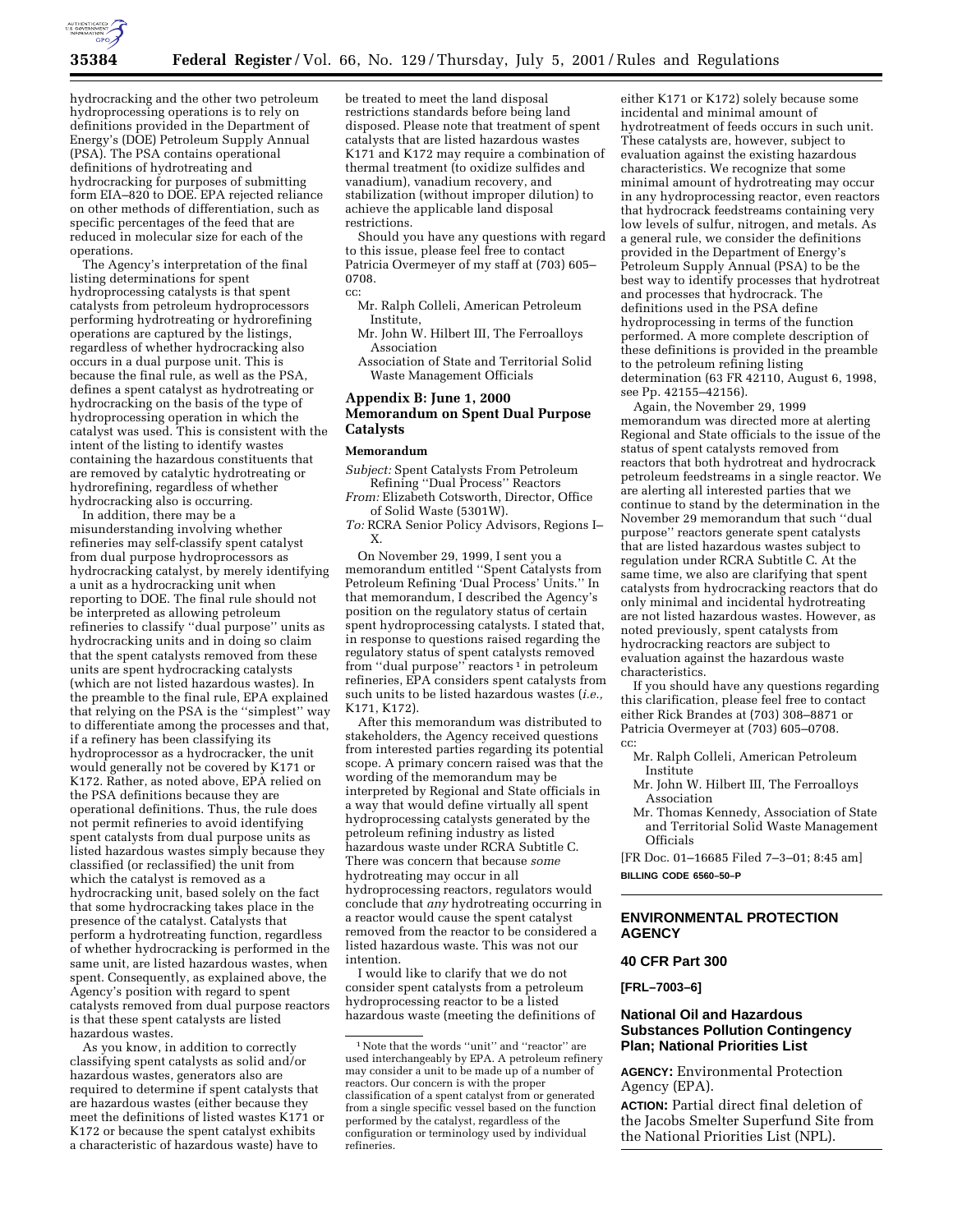**SUMMARY:** The Environmental Protection Agency (EPA) Region VIII announces its deletion of the residential soil portions of the Jacobs Smelter Superfund Site, Utah, known as Operable Unit One (OU1), from the National Priorities List and requests public comment on this action. The NPL constitutes Appendix B to the National Oil and Hazardous Substances Pollution Contingency Plan (NCP), 40 CFR Part 300, which EPA promulgated pursuant to Section 105 of the Comprehensive Environmental Response, Compensation, and Liability Act (CERCLA). This partial deletion of the Jacobs Smelter Site is in accordance with 40 CFR 300.425(e) and the Notice of Policy Change: Partial Deletion of Sites Listed on the National Priorities List. 60 FR 55466 (Nov. 1, 1995).

This partial deletion affects only OU1—the residential soils portion of the Jacobs Smelter Site which is within, but not all inclusive of, the town limits of Stockton, Utah. The Utah Department of Environmental Quality (UDEQ), under cooperative agreement with EPA, recently completed the remedial action for OU1. EPA bases its decision to delete OU1 on the joint determination by EPA and UDEQ that all appropriate actions under CERCLA have been implemented to protect human health, welfare, and the environment at OU1.

This partial deletion pertains only to OU1 and does not include Operable Unit 2 (OU2) or Operable Unit 3 (OU3). OU2 addresses other media and nonresidential soils outside the general town limits of Stockton, Utah. OU3 addresses Union Pacific Railroad right of way within OU1. These OU's will remain on the NPL and response activities will continue.

**DATES:** This ''direct final'' action will be effective September 4, 2001 unless EPA receives significant adverse or critical comments by August 6, 2001. If adverse comments are received, EPA will publish a timely withdrawal of the direct final rule in the **Federal Register** informing the public that the rule will not take effect.

**ADDRESSES:** Comments may be mailed to: Mr. Jim Christiansen, Remedial Project Manager, U.S. EPA Region VIII, EPR–SR, 999 18th Street, Suite 300, Denver, CO 80202, (303) 312–6748. Email: christiansen.jim@epa.gov

### **INFORMATION REPOSITORIES:**

Comprehensive information on the Jacobs Smelter Site as well as information specific to this proposed partial deletion is available for review at EPA's Region VIII office in Denver, Colorado. The Administrative Record for OU1 and the Deletion Docket for this partial deletion are maintained at the

following information repositories:U.S. EPA Region VIII, Superfund Records Center, 5th Floor, 999 18th Street, Denver, Colorado, 80202, (303) 312– 6473, Hours of Operation: M–F 8:00 a.m. to 4:30 p.m.Tooele County Library, 100 West Vine Street, Tooele, Utah, 84074

### **FOR FURTHER INFORMATION CONTACT:** Mr.

Jim Christiansen, Remedial Project Manager, U.S. EPA Region VIII, EPR– SR, 999 18th Street, Suite 300, Denver, CO 80202, (303) 312–6748. Email: christiansen.jim@epa.gov

#### **SUPPLEMENTARY INFORMATION:**

#### **Table of Contents**

I. Introduction

II. NPL Deletion Criteria III. Deletion Procedures IV. Basis for Intended Partial Deletion

#### **I. Introduction**

The United States Environmental Protection Agency (EPA) Region VIII announces its deletion of the residential soil portion of the Jacobs Smelter Superfund Site, known as Operable Unit One (OU1), from the National Priorities List (NPL), which constitutes Appendix B of the National Oil and Hazardous Substances Pollution Contingency Plan (NCP), 40 CFR part 300, and requests public comment on this action.

The Jacobs Smelter Site is located in Tooele County, Utah. OU1 is within, but not all inclusive of, the town limits of Stockton, Utah, and consists of privately owned residential properties and vacant lots. Also included are several vacant lots, dirt roads, and dirt alleys. The OU is generally bounded by the extent of single-family residential lots centered on Stockton.

In July 1999, EPA issued a Record of Decision (ROD) for OU1 that called for remediation of approximately 130 residential properties within the town of Stockton. Based on the ROD, the Utah Department of Environmental Quality (UDEQ), under cooperative agreement with EPA, completed a remedial action for OU1 in March 2001. EPA bases its proposal to delete OU1 on the joint determination by EPA and UDEQ that all appropriate actions under CERCLA have been implemented to protect human health, welfare, and the environment at OU1. Response activities at OU Nos. 2 and 3 will continue and these OU's will remain on the NPL.

The NPL is a list maintained by EPA of sites that EPA has determined present a significant risk to public health, welfare, or the environment. Sites on the NPL may be the subject of remedial actions financed by the Hazardous

Substances Superfund (Fund). Pursuant to 40 CFR 300.425(e) of the NCP, any site or portion of a site deleted from the NPL remains eligible for Fund-financed remedial actions if conditions at the site warrant such action.

EPA will accept comments concerning this partial deletion for thirty (30) days following publication of this notice in the **Federal Register** and a newspaper of record.

## **II. NPL Deletion Criteria**

The NCP establishes the criteria that EPA uses to delete sites from the NPL. In accordance with 40 CFR 300.425(e), sites may be deleted from the NPL where no further response is appropriate to protect public health or the environment. In making such a determination pursuant to 40 CFR 300.425(e), EPA will consider, in consultation with the State, whether any of the following criteria have been met:

Section 300.425(e)(1)(i). Responsible parties or other persons have implemented all appropriate response actions required; or

Section 300.425(e)(1)(ii). All appropriate Fund-financed response under CERCLA has been implemented, and no further response action by responsible parties is appropriate; or Section 300.425(e)(1)(iii). The remedial investigation has shown that the release poses no significant threat to public health or the environment, and, therefore, taking of remedial measures is not appropriate.

Deletion of a portion of a site from the NPL does not preclude eligibility for subsequent Fund-financed actions at the area deleted if future site conditions warrant such actions. Section 300.425(e)(3) of the NCP provides that Fund-financed actions may be taken at sites that have been deleted from the NPL. A partial deletion of a site from the NPL does not affect or impede EPA's ability to conduct CERCLA response activities at areas not deleted and remaining on the NPL. In addition, deletion of a portion of a site from the NPL does not affect the liability of responsible parties or impede agency efforts to recover costs associated with response efforts.

#### **III. Deletion Procedures**

Deletion of a portion of a site from the NPL does not itself create, alter, or revoke any person's rights or obligations. The NPL is designed primarily for informational purposes and to assist Agency management.

The following procedures were used for the deletion of OU1 of the Jacobs Smelter Site: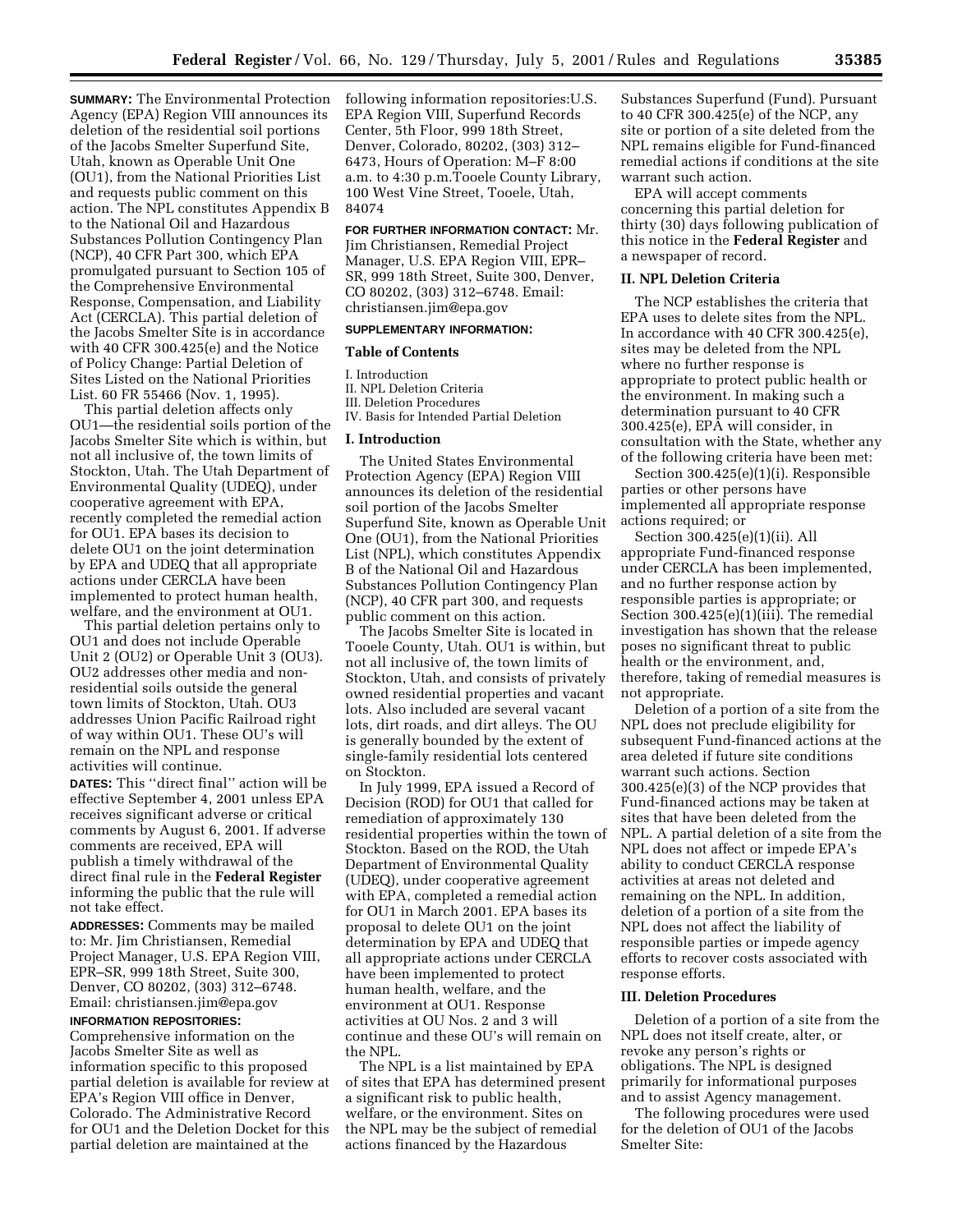(1) EPA has recommended the partial deletion and has prepared the relevant documents.

(2) The State of Utah, through the Utah Department of Environmental Quality, concurred in a letter dated May 10, 2001, with this partial deletion.

(3) Concurrent with this national Notice of Intent for Partial Deletion, a notice has been published in a newspaper of record and has been distributed to appropriate Federal, State, and local officials, and other interested parties. These notices announce a thirty (30) day public comment period on the deletion package, which commences on the date of publication of this notice in the **Federal Register** and a newspaper of record.

(4) EPA has made all relevant documents available at the information repositories listed previously.

This **Federal Register** document, and a concurrent notice in a newspaper of record, announce the initiation of a thirty (30) day public comment period and the availability of the Notice of Partial Direct Deletion. The public is asked to comment on EPA's decision to delete OU1 from the NPL. All critical documents needed to evaluate EPA's decision are included in the Deletion Docket and are available for review at the EPA Region VIII information repositories. EPA is requesting only dissenting comments on the Direct Final Action to Delete. EPA Region VIII will accept and evaluate public comments on this action before making a final decision to delete. If necessary, EPA will prepare a Responsiveness Summary for comments received during the public comment period and will address concerns presented in the comments. The Responsiveness Summary will be made available to the public at the information repositories listed previously.

# **IV. Basis for Intended Partial Site Deletion**

The following provides EPA's rationale for deletion of OU1 from the NPL and EPA's finding that the criteria in 40 CFR 300.425(e) are satisfied:

#### *Background*

The Jacobs Smelter Site is located in and around Stockton, Utah. Contamination at the site originated from historic smelting and milling activities that occurred primarily in the 1870s and 1880s. Several former smelter locations have been found, including the Jacobs, the Waterman, the Chicago, and the Carson-Buzzo. Soil contamination from these sources is often intermingled and difficult to attribute to a particular smelter

operation. The Jacobs Smelter was the largest of these operations and was located within the current town limits of Stockton. Waste from the Jacobs Smelter contaminated the surrounding soils of Stockton. The primary contaminants at the site are heavy metals, with lead and arsenic the primary contaminants of concern regarding human health.

In order to expedite Superfund response action at the site, EPA divided the site into three operable units:

OU1—Residential soils OU2—Non-residential Soils, other media

OU3—Union Pacific Railroad right of way

EPA has been investigating, conducting human health risk assessments, and making CERCLA response action decisions for each OU separately.

OU1 comprises residential properties within, but not all inclusive of, the town limits of Stockton, Utah. Also included are several vacant lots, dirt roads, and dirt alleys. The OU is generally bounded by the extent of single-family residential lots centered on Stockton.

The Jacobs Smelter, formerly located in the northeast corner of Stockton, operated for a short period in the late 1800s and intermittently for several decades after. The smelter and an associated milling operation sat on a topographic high relative to Stockton. Waste material, such as slag, was deposited around the smelter during normal operations. Rainfall and snow melt transported the waste downhill through the town toward Rush Lake, approximately  $\frac{1}{2}$  mile to the west of OU1. A large portion of the residential properties in Stockton were eventually contaminated. A responsible party search conducted by EPA found no remaining viable parties associated with the operation or ownership of the Jacobs Smelter.

In 1997–98, UDEQ performed a preliminary assessment/site inspection of the area. Elevated levels of heavy metals were found in soils around the site and in the sediments of Rush Lake. The potential for significant exposure to area residents was established. Based on this information and subsequent information collected by EPA Region VIII, the site was proposed to the NPL on July 22, 1999 (64 FR 39886). The final listing was published in the **Federal Register** on February 4, 2000 (65 FR 5435).

#### *OU1 Response Actions*

Sampling performed by EPA Region VIII in 1998 established the general extent of contamination in the vicinity

of Stockton. This sampling also identified approximately 29 residential properties that contained levels of lead in soils (greater than 3000 parts per million) deemed to present an acute threat to human health. In 1999, Region VIII conducted a Fund-financed time critical removal action for OU1. Soils from the 29 properties were excavated to a depth of 18 inches and disposed of at an off-site landfill, and clean backfill was placed on the excavated properties. Additionally, the source area of the former Jacobs Smelter was excavated to ensure contamination would not migrate in the future.

During the removal action, UDEQ conducted a remedial investigation/ feasibility study (RI/FS) for the remaining areas of OU1. A ROD was published in July 1999 which defined the boundary of OU1 and called for similar excavation and backfill of approximately 130 additional residential properties, vacant lots, dirt roads, and alleys with surface soil lead concentrations greater than 500 parts per million, subsurface soil lead concentrations greater than 800 parts per million, or surface arsenic concentration greater than 100 parts per million. Institutional controls designed to preserve the remedy and prevent exposure to soils not excavated during remedial action were also called for.

In February 2000, immediately after final listing of the site on the NPL, UDEQ began the Fund-financed remedial action for OU1. The remedial action was completed in March 2001, and all remedial action objectives and performance standards set forth in the ROD were met. The Town of Stockton passed a local ordinance implementing the institutional controls requirement in the ROD on May 8, 2000. A remedial action completion report was signed in March 2001, indicating that no further CERCLA action is necessary to protect human health and the environment at  $O<sub>U11</sub>$ .

## *Community Involvement*

Public participation requirements for OU1 have been satisfied as required in CERCLA Section 113(k), 42 U.S.C. 9613(k), and Section 117, 42 U.S.C. 9617. The Remedial Investigation Reports, Baseline Human Health Risk Assessment Report, and the Proposed Plan for OU1 were formally released to the public on May 27, 1999. The notice of availability of the Proposed Plan was published in the Tooele Transcript-Bulletin on May 27, 1999. The public comment period for the proposed plan ran from May 27, 1999 to July 15, 1999. A public meeting was held on June 9, 1999 to receive public comments from